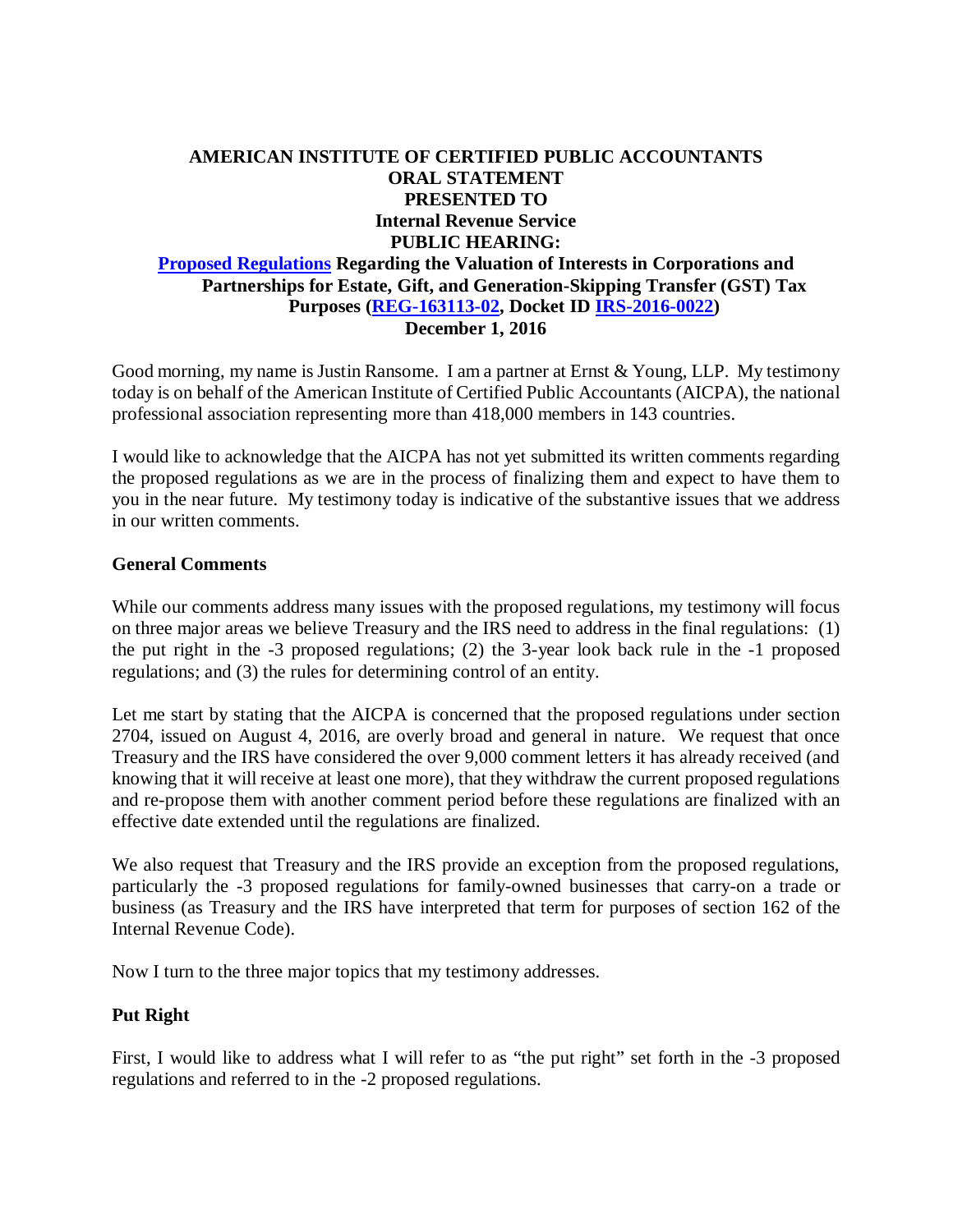Under the exceptions to the disregarded restrictions contained in the -3 proposed regulations, it states that "any restriction that otherwise would constitute a disregarded restriction under this section will not be considered a disregarded restriction if each holder of an interest in the entity has a put right." The proposed regulations explain that a "put right" is a right, enforceable under applicable local law, to receive from the entity or its holders on liquidation or redemption of the holder's interest, within six months after the date the holder gives notice of the holder's intent to withdraw, cash and/or property with a value that is at least equal to the minimum value of the interest determined as of the date of liquidation or redemption.

Many of our members have interpreted the aforementioned language to mean that if there is a transfer of an interest in a family-owned business to a family member, the value the transferred interest is to be determined as if it included a put right at minimum value because any restriction on the right to withdraw that is more restrictive than the put right set forth in the proposed regulations is disregarded. We also understand that this is a common interpretation among many other practitioners in the estate planning community.

We understand that on many occasions after the proposed regulations were published, representatives from Treasury and the IRS have stated that such an interpretation is incorrect and overly broad. However, if this is a common interpretation among many practitioners in the estate planning community, as it is currently drafted, we think it is quite possible that IRS agents may form such an interpretation of this put right as well.

We recommend that Treasury and the IRS remove this put right language from the final regulations as we disagree with its impact as many are interpreting it. If this recommendation is not accepted, we recommend that Treasury and the IRS clarify and provide in the final regulations more specifics as to when this put right applies, including several examples.

# **Three-Year Rule**

Next, I would like to address what I will refer to as the "three-year" rule contained in the -1 proposed regulations. The current -1 regulations define a "liquidation right" as the right or ability to compel the entity to acquire all or part of the holder's equity interest in the entity, whether or not this would cause the entity to liquidate. It further provides that a lapse of a liquidation right occurs when an exercisable liquidation right is restricted or eliminated. However, this rule generally does not apply if the rights with respect to the transferred interest are not restricted or eliminated. As a result of this exception, if an interest holder who has the aggregate voting power to compel the entity to acquire the holder's interest makes an inter-vivos transfer of a minority interest that results in the loss of the interest holder's ability to compel the entity to acquire his or her interest, the transfer is not treated as a lapse.

The proposed regulations amend this exception to provide that the exception regarding transfers of interests that do not result in the restriction or elimination of rights associated with the transferred interest are limited to transfers that occur more than three years before the transferor's death.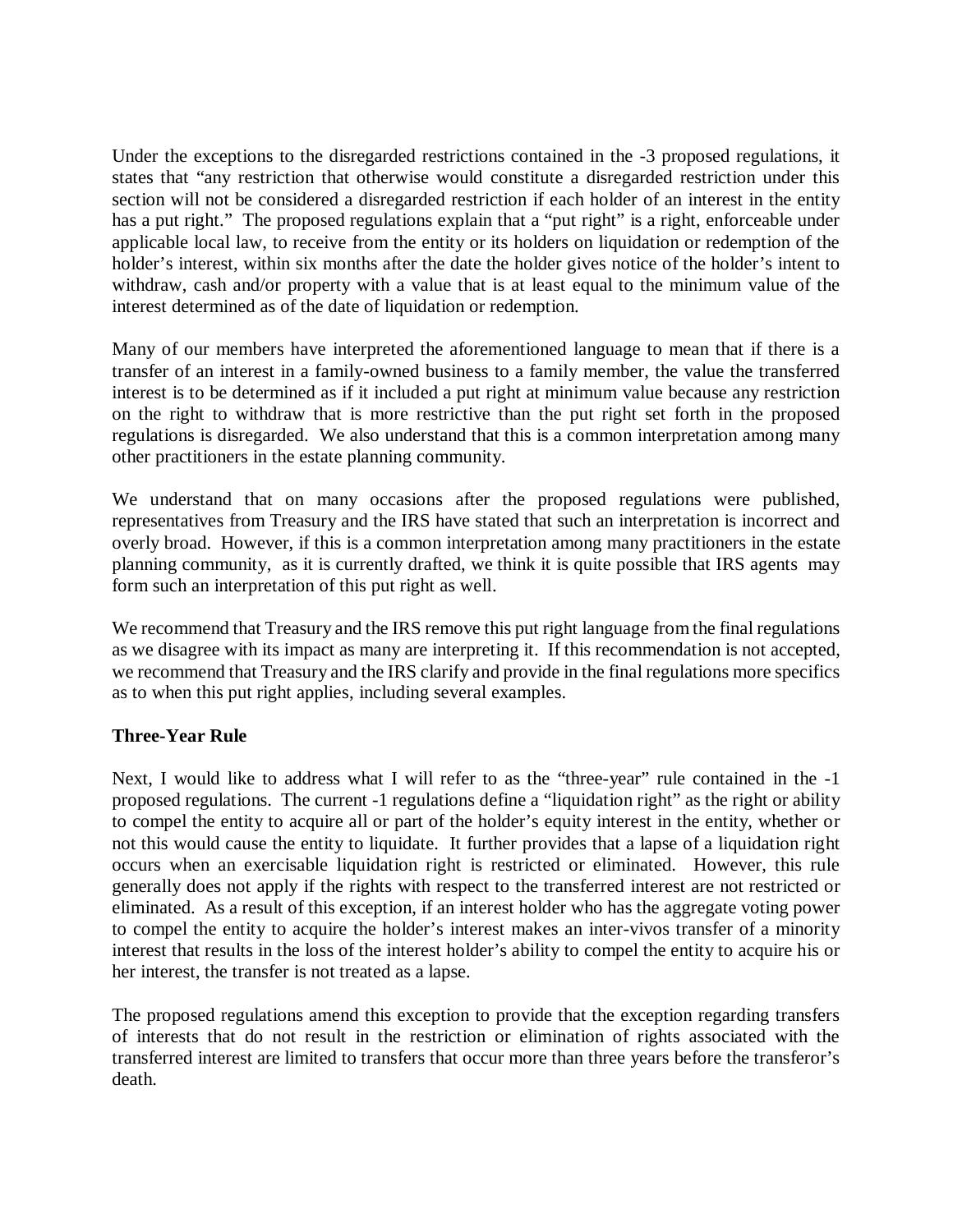The AICPA is concerned that including the value of a lapse of an interest in a decedent's gross estate after the interest was transferred amounts to the inclusion of a phantom asset in the decedent's gross estate. While sections 2035 through 2043 all include provisions for the inclusion of the value of certain assets in a decedent's gross estate, there is nothing in section 2704 that would require such an inclusion if such asset was not otherwise a part of the decedent's gross estate. Although we recognize the power given to Treasury and the IRS by section 2704 to apply it to rights similar to voting and liquidation rights, we ask Treasury and the IRS to reconsider whether they should use this power to create phantom assets in a decedent's gross estate when the statute does not call for such treatment.

We also believe that the change is unnecessary given that a transfer of an interest in a familycontrolled entity to another member of the family is subject to the disregarded restriction provisions contained in the -3 regulations, specifically the put right to which I have previously referred. In other words, if the transfer was subject to the -3 regulations at the time of transfer, it is unnecessary to have the three-year rule. That is, of course, if our current understanding of the put right is what was intended by Treasury and the IRS.

Finally, if this three-year rule becomes part of the final regulations, we ask that it only affect transfers that occur after the date the final regulations are published. The proposed regulations provide that the amendments to the -1 regulations apply to "lapses of rights created after October 8, 1990, occurring on or after the date these regulations are published as final regulations in the Federal Register." Specifically included is the three-year look back rule.

The AICPA is concerned that Treasury and the IRS may apply the three-year look back rule to transfers that occurred three years prior to the effective date of the final regulations. If the threeyear look back rule were to apply to such transfers, it would unfairly treat taxpayers who made transfers believing Treasury and the IRS would not subject such transfers to the new section 2704 regulations. In other words, we believe that none of the regulations should have retroactive effect, and it appears that as currently drafted, the proposed regulations would have a retroactive effect for transfers caught by the three-year rule.

We further ask that Treasury and the IRS provide examples as to the three-year rule and inclusion of such transfers in a decedent's estate. Pursuant to section  $2704(a)(2)$ , the amount of the transfer is calculated as the excess of the fair market value of all of the interests held by the individual immediately prior to the lapse over the fair market value of these interests after the lapse.

The AICPA is not clear as to how section  $2704(a)(2)$  would apply to a transfer that is subject to the three-year rule. The first question that arises is the proper date to apply section  $2704(a)(2)$ : (1) the date of transfer; or (2) the date of death. As the purpose of section 2704(a) is to measure the decline in value due to a transfer, we recommend that the final regulations provide that the date of transfer is the proper date to apply section 2704(a)(2). To use the date of death values would allow appreciation or depreciation to enter into the calculation, which is clearly not contemplated by section 2704(a)(2).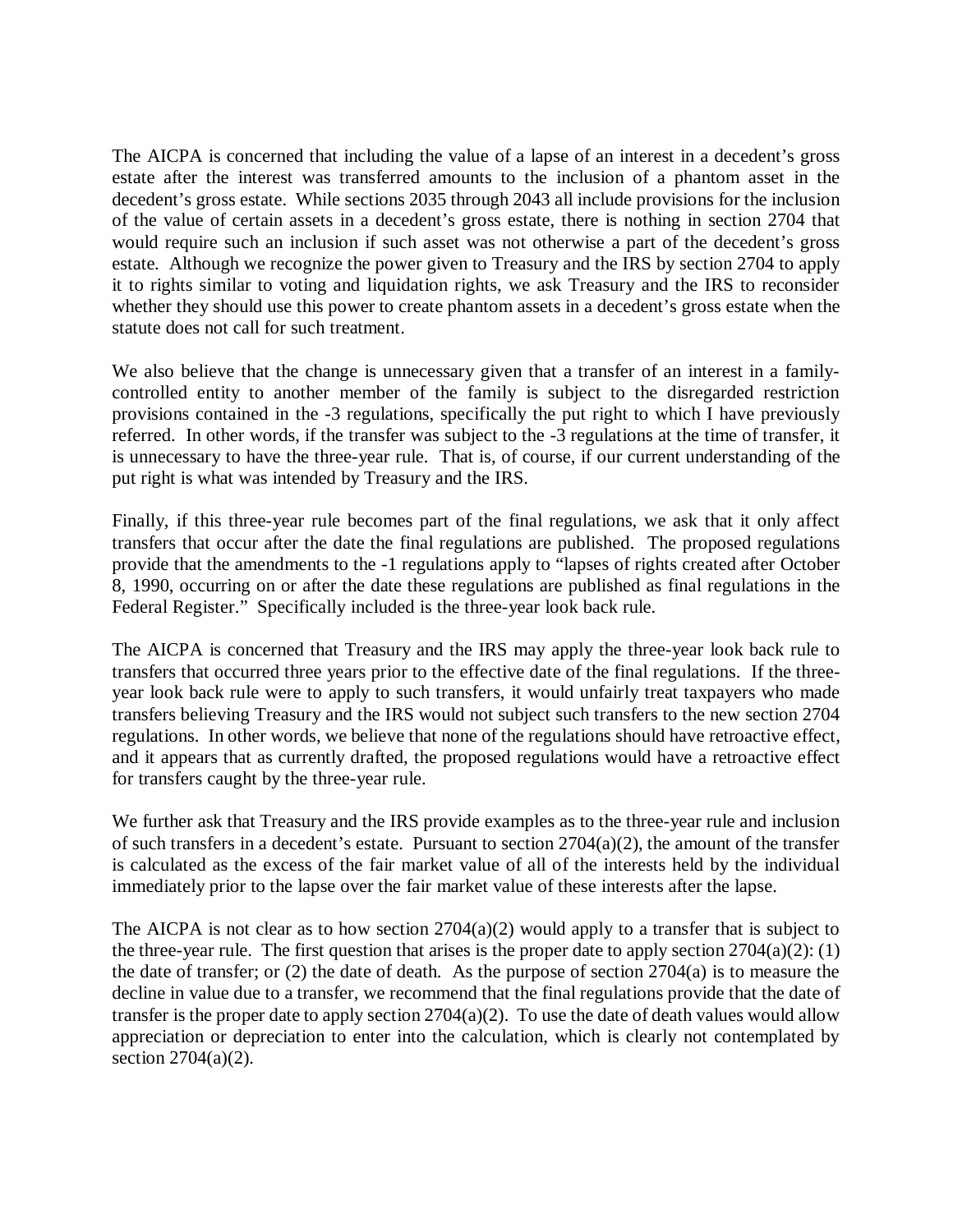The second question that arises is how the taxpayer should calculate the decrease in the lapse. The examples in the current regulations and as amended by the proposed regulations do not contain an example regarding the calculation of the amount subject to gift or estate tax under section 2704(a)(2). We will have an example in our written comments that highlights our confusion.

### **Rules Determining Control of an Entity**

Next, I would like to address a couple of the rules for determining control of an entity.

The proposed regulations, as drafted, result in uncertainty over the determination of which members of a family are included in assessing control of an entity.

Section 2704 applies if the transferor and members of the transferor's family control an entity. Section  $2704(c)(2)$  defines the term "member of the family" to include: (1) the individual's spouse, (2) any ancestor or lineal descendant of the individual, (3) any brother or sister of the individual, and (4) the spouse of any individual described in (2) or (3).

Section  $2704(c)(1)$  provides that "control" has the meaning given to such term under section 2701(b)(2). This section provides a definition of control, but also provides for a more expansive description of a family member than the definition provided by section 2704(c)(2). Specifically, section 2701(b)(2) delineates "an applicable family member" as "any lineal descendant of any parent of the transferor or the transferor's spouse."

Similarly, the -2 and -3 regulations refer to existing -2(b)(5) regulations for a more expansive definition of family members than what is provided by section  $2704(c)(2)$ . As with the above, under existing -2(b)(5) regulations, a family member also includes "any lineal descendant of any parent of the transferor or the transferor's spouse."

Several of our members have noted that the expanded definitions above may result in the potential inclusion of the transferor's nieces and nephews in the determination of entity control. However, such an expansion appears to exceed the intended scope of section 2704. Therefore, we recommend that the final regulations clarify that "member of the family" does not include lineal descendants of any parent of the transferor (or of their spouse).

Further, we recommend that Treasury and the IRS clarify, preferably with examples, the mechanics of the test for determining control. Specifically, we request examples regarding how the attribution rules apply for purposes of determining control and that the attribution rules do not result in the double counting of interests owned by family members.

The AICPA appreciates the opportunity to comment today. We hope Treasury and the IRS will consider these thoughts as they consider what to do next with the regulations. We look forward to working with Treasury and the IRS on this issue.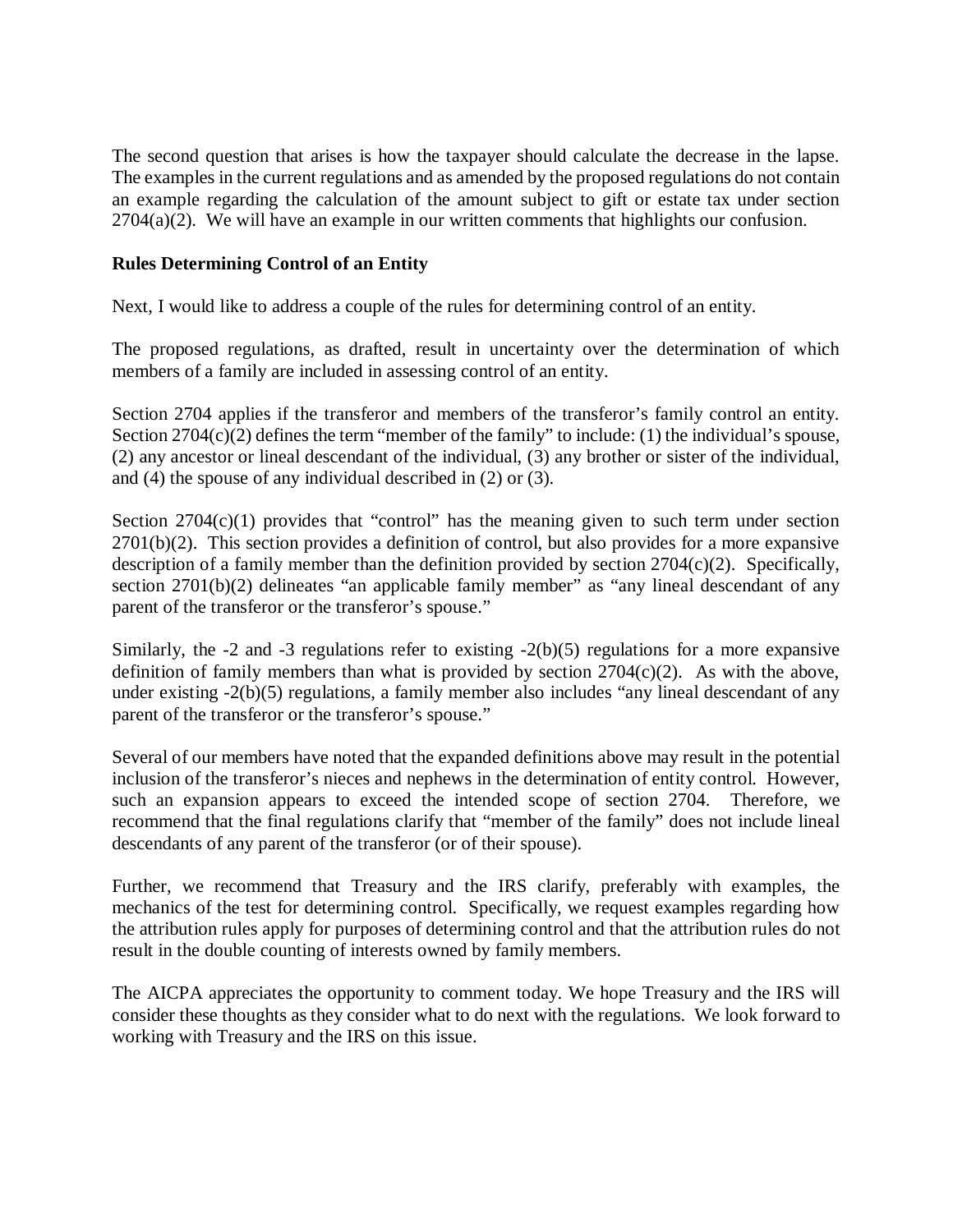### **AMERICAN INSTITUTE OF CERTIFIED PUBLIC ACCOUNTANTS**

# **ORAL STATEMENT PRESENTED TO Internal Revenue Service**

### **PUBLIC HEARING:**

## **Proposed Regulations Regarding the Valuation of Interests in Corporations and Partnerships for Estate, Gift, and Generation-Skipping Transfer (GST) Tax Purposes (REG-163113-02, Docket ID IRS-2016-0022)**

### **December 1, 2016**

Good morning. My name is Michelle Gallagher. I am a certified public accountant (CPA), accredited in business valuation (ABV), and certified in financial forensics (CFF). I own and operate the valuation and forensic accounting firm of Gallagher Valuation & Forensics, PLC, and I am a principal with the accounting firm of Gallagher, Flintoff & Klein, PLC in Lansing, Michigan.

My testimony today is on behalf of the American Institute of Certified Public Accountants (AICPA), the national professional association representing more than 418,000 members in 143 countries. I am the Chair of the AICPA ABV Credential Committee and Past Chair and member of the ABV Exam Task Force and member of the AICPA Family Limited Partnerships (FLP) Issues Task Force.

As some background, in 2007, the AICPA issued detailed professional standards (the "Standards") for business valuation conclusions and calculations for all types of engagements, including gift and estate matters. All AICPA members must comply with these Standards, and a majority of licensing jurisdictions for CPAs also require compliance. These Standards are codified by AICPA as VS Section 100 (Formerly SSVS1) and are considered generally accepted valuation principles for CPA business appraisers.

My comments today will focus on valuation related issues from a business appraiser's perspective, specifically our concerns on how the proposed regulations do not follow generally accepted valuation principles as they redefine three important valuation concepts 1) fair market value (FMV), 2) control, and 3) marketability.

#### **Redefining Fair Market Value**

First, let's discuss FMV. The definition of FMV used universally by business appraisers assumes both a hypothetical willing buyer and seller, dealing at arm's length. The proposed regulations replace these key elements. Under the proposed regulations, there is no longer a presumption of hypothetical parties or an arm's length transaction between such parties.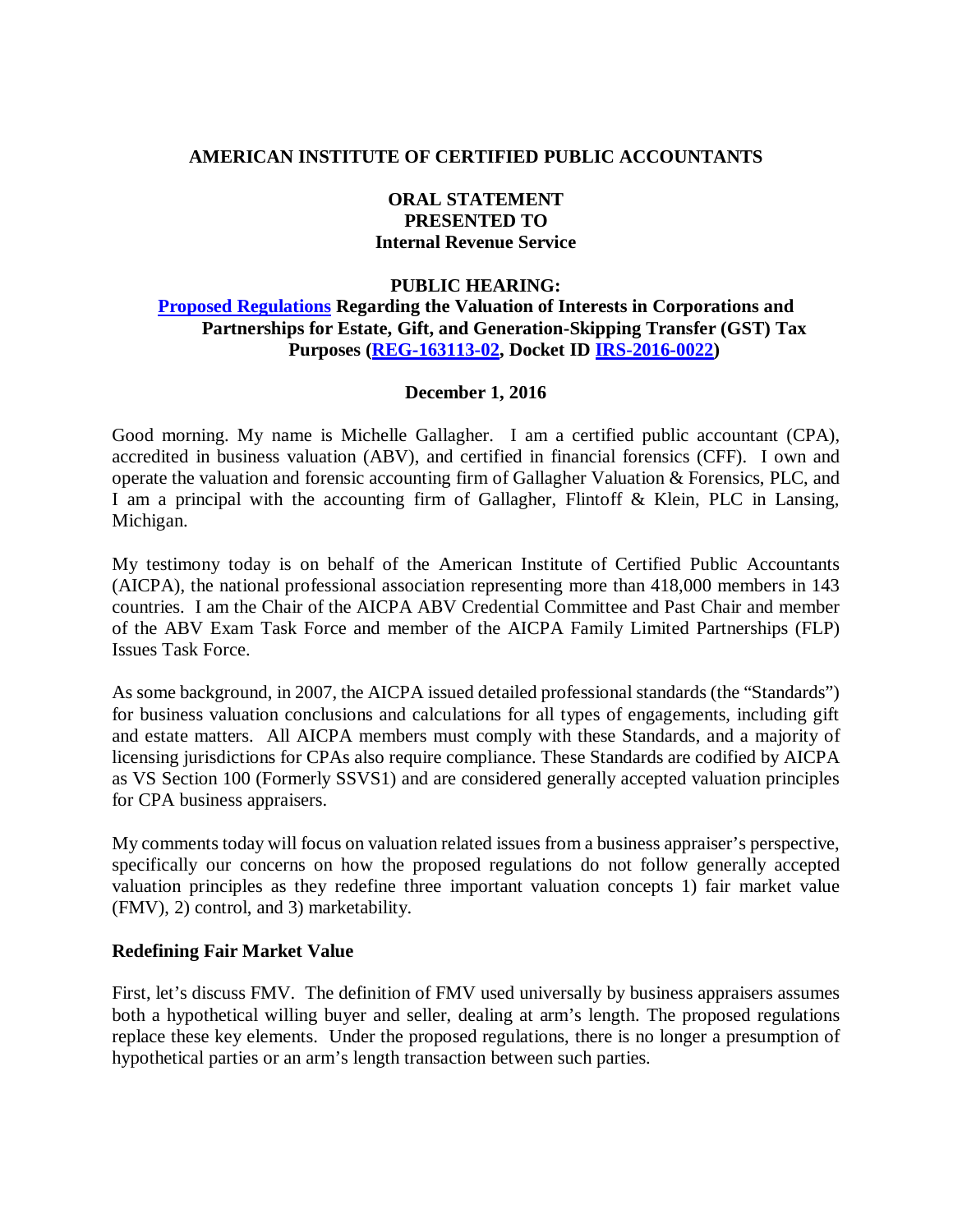Included in AICPAs VS100 Standards is an International Glossary of Business Valuation Terms. This International Glossary has been adopted and approved by many professional business valuation organizations, including the AICPA, the American Society of Appraisers, the National Association of Certified Valuation Analysts, the Canadian Institute of Chartered Business Valuators, and the Institute of Business Appraisers.

According to the International Glossary used by business appraisers, the definition of FMV is… "the price, expressed in terms of cash equivalents, at which property would change hands between a hypothetical willing and able buyer and a hypothetical willing and able seller, acting at arm's length in an open and unrestricted market, when neither is under compulsion to buy or sell and when both have reasonable knowledge of the relevant facts."

This definition is consistent with Treas. Reg. § 20.2031-1(b), which the courts have consistently relied on for decades as well as Revenue Ruling 59-60 and a number other Treasury and IRS references, such as publications.

As stated in Proposed Reg. § 25.2704-3(f) : "If a restriction is disregarded under this section, the fair market value of the transferred interest is determined under *generally accepted valuation principles* as if the disregarded restriction does not exist in the governing documents, local law, or otherwise."

In other words, Treasury and the IRS are asking business appraisers to rely on some new concept or definition of FMV, which appears more like what we business appraisers call "Investment Value." Investment Value, as defined by the International Glossary, is "the value to a particular investor based on individual investment requirements and expectations."

At recent presentations by Treasury and IRS representatives, I have heard them reference the proposed regulations as nothing more than a subtraction issue, like going to the butcher shop and trimming off the fat. So, let's go to that butcher shop and compare the concept of fair market value to it. When a butcher trims off the fat, that piece of meat is now customized and unique to that particular customer. When comparing this to an interest in a closely-held business, business appraisers use market data (publicly traded companies, M&A transactions, publicly-held real estate limited partnership transactions, closed-end funds, etc.) when determining the FMV of the subject interest. Think of the market data we use as similar to the untrimmed piece of meat at the butcher shop. When the fat is trimmed away, a unique piece of meat has been created for that particular customer with no comparison to the market, so it has its own value to that customer. Another real-life example is a Snickers bar. If you take the peanuts out of the Snickers bar, what do you have? Something different…something with a different taste, a different market, and different value to consumers. It's not a Snickers bar anymore. The proposed regulations are asking us to value that unique piece of meat from the butcher shop or that unique Snickers bar with no market data to support it, which means it is not FMV – it is Investment Value.

By changing or bifurcating the definition of FMV, business appraisers will be required to perform different valuations using different methodologies for assets affected by the proposed rules, depending upon whether the asset was transferred to family donees/heirs, third parties (non-family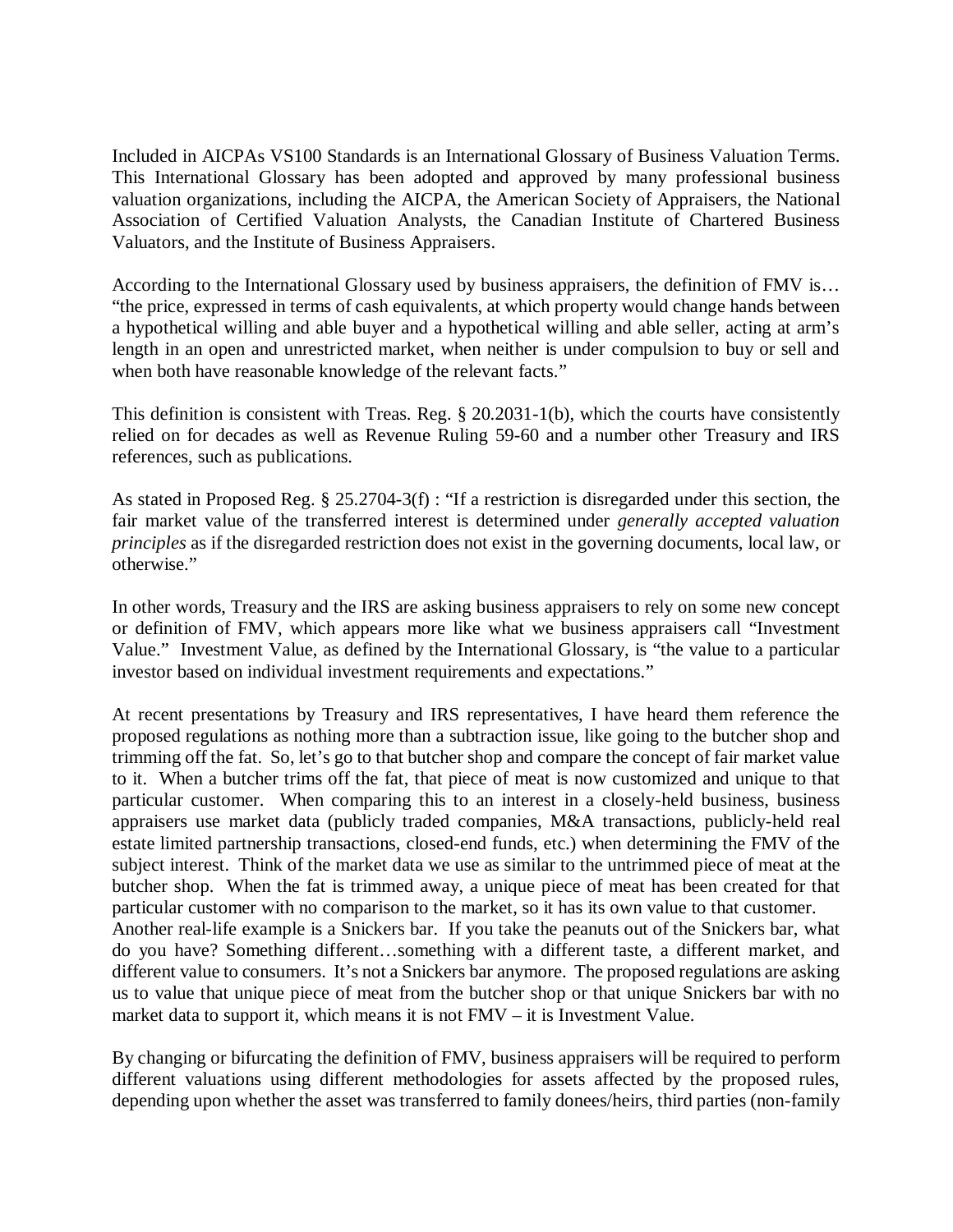members), and/or charities. Taxpayers may also need different valuations for income tax or employee stock ownership plan (ESOP) purposes, as the definition of fair market value may now differ from those definitions as well.

The proposed regulations are also creating a significant administrative burden on the taxpayer who would have an asset with two different values and two different basis amounts to track – a basis for income tax and a basis for estate tax. Taxpayers will also have the additional burden of needing to file adequate disclosure statements, indicating gift tax returns are being filed with contrary positions.

# **Redefining Control**

Now let's turn to control. Another concern we have with the proposed regulations is how they redefine control. Under the proposed regulations, all family members (those with controlling interests and non-controlling interest alike), are assumed to work and interact together, which is not reality. I work with family-owned businesses all the time and can truly attest to this. I'll bet everyone in this room can think of at least one family member they would never want to do business with…I know I can! The fact is, issues of family control and attribution were litigated for years, resulting in the IRS acquiescence of this position with the issuance of Revenue Ruling 93- 12. The definition of control in the proposed regulations is in direct conflict with Revenue Ruling 93-12.

Further, the proposed regulations provide stringent requirements before ownership interests held by unrelated third parties are even relevant to the analyses, which are not commercially reasonable.

Under generally accepted valuation principles, an adjustment for lack of control is often used to compensate for the inability of a minority interest holder to control any company decisions. Available market data broadly supports that the FMV of a non-controlling interest, even in an asset holding company, is worth less than its pro-rata value of the company as a whole. Sources for this market data include closed-end mutual funds, real estate limited partnerships, an others. The proposed regulations require the business appraiser to ignore this market data.

In addition to ignoring certain unrelated third party owners and market data, under the proposed regulations, business appraisers are required to ignore governing documents and local law when certain restrictions exist. These requirements will force business appraisers to make hypothetical assumptions that are contrary to fact or unlikely to occur and again, are not consistent with the definition of FMV.

# **Redefining Marketability**

Finally, I want to discuss marketability. Marketability is the ability to quickly convert an ownership interest to cash, with minimal cost and maximum certainty about the price that is received. Under generally accepted valuation principles, an adjustment for lack of marketability is often used to compensate for the difficulty of selling an interest in a closely-held company that is not traded on any exchange.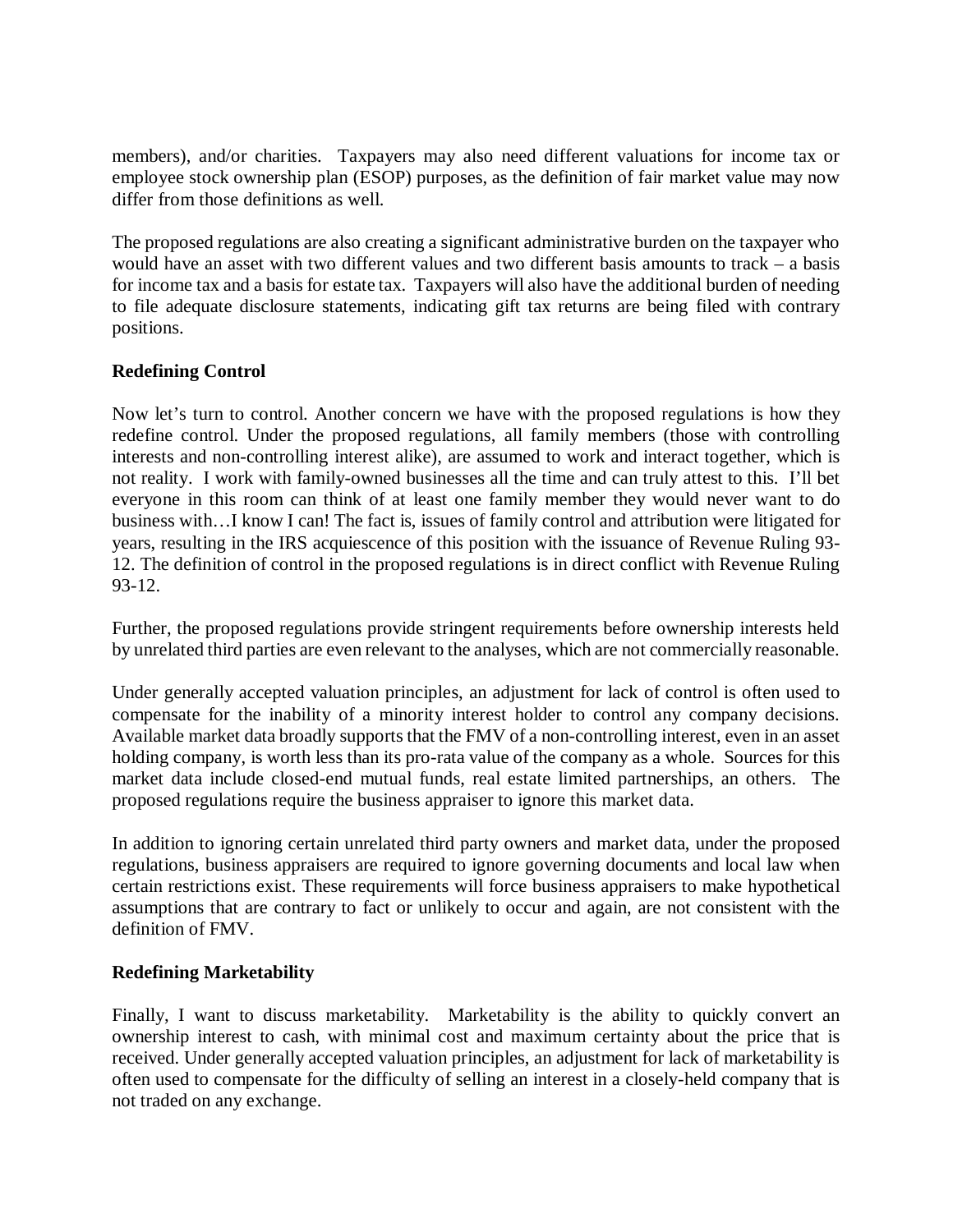The proposed regulations include what appears to tax and valuation experts as a mandatory put right, which would change how business appraisers assess the marketability (or lack thereof) of an ownership interest in a closely-held business. A put right is commonly defined as a right to sell a security at a specified price within a specific time. With the proposed regulations requiring assumptions related to liquating interests at a "minimum value", in cash, within six months, we can easily see how many experts are interpreting this as a deemed put right. This deemed put right would increase the risk of any operating entity where all holders have such a right, and it is not commercially reasonable to assume that each member of a closely-held entity would have unlimited put rights like this. The deemed put right also would appear to override all other provisions of the proposed regulations; arms' length parties (or families, for that matter) would never negotiate such arrangements.

Other provisions in the proposed regulations that are related to marketability and are not commercially reasonable include:

Disregarding limitations on the ability of an interest holder to compel liquidation is not realistic because such limitations are placed in company agreements all the time to facilitate the operation of entities to achieve their business purposes.

Limitations on interest holders' redemption and liquidation amounts to at least "minimum value" are unreasonable because closely-held businesses are typically illiquid, and, in the real world, there are no guaranteed minimum values for any investment.

Limitation of the deferral of full redemption/liquidation payment to no more than six-months after the holders gives notice is unreasonable because such terms are generally not offered by closelyheld businesses as such terms would likely put them out of business.

Payment of any portion of the full amount in any manner other than cash is unreasonable because it is not possible for illiquid companies and can result in a forced liquidation of the entity. . Often it is not feasible for a closely-held family business to obtain financing to redeem interests. If the business is able to obtain such financing, the leverage may substantially increase company risk and debt costs.

If the proposed regulations are not revised to address the perceived put right and these commercially unreasonable provisions, business appraisers will need alternative methods and guidance for determining marketability adjustments for closely-held business interests.

# **Conclusion**

In conclusion, the AICPA urges Treasury and the IRS to withdraw the proposed regulations. If that is not pursued, then Treasury and the IRS should take into consideration the points we have raised and issue new, clarified proposed regulations for public comment, providing an extended effective date. Treasury and the IRS should give more time for practitioners and taxpayers to understand the regulations before they become effective. Treasury and the IRS also should apply the regulations only to family-owned entities that hold passive investments and not to family